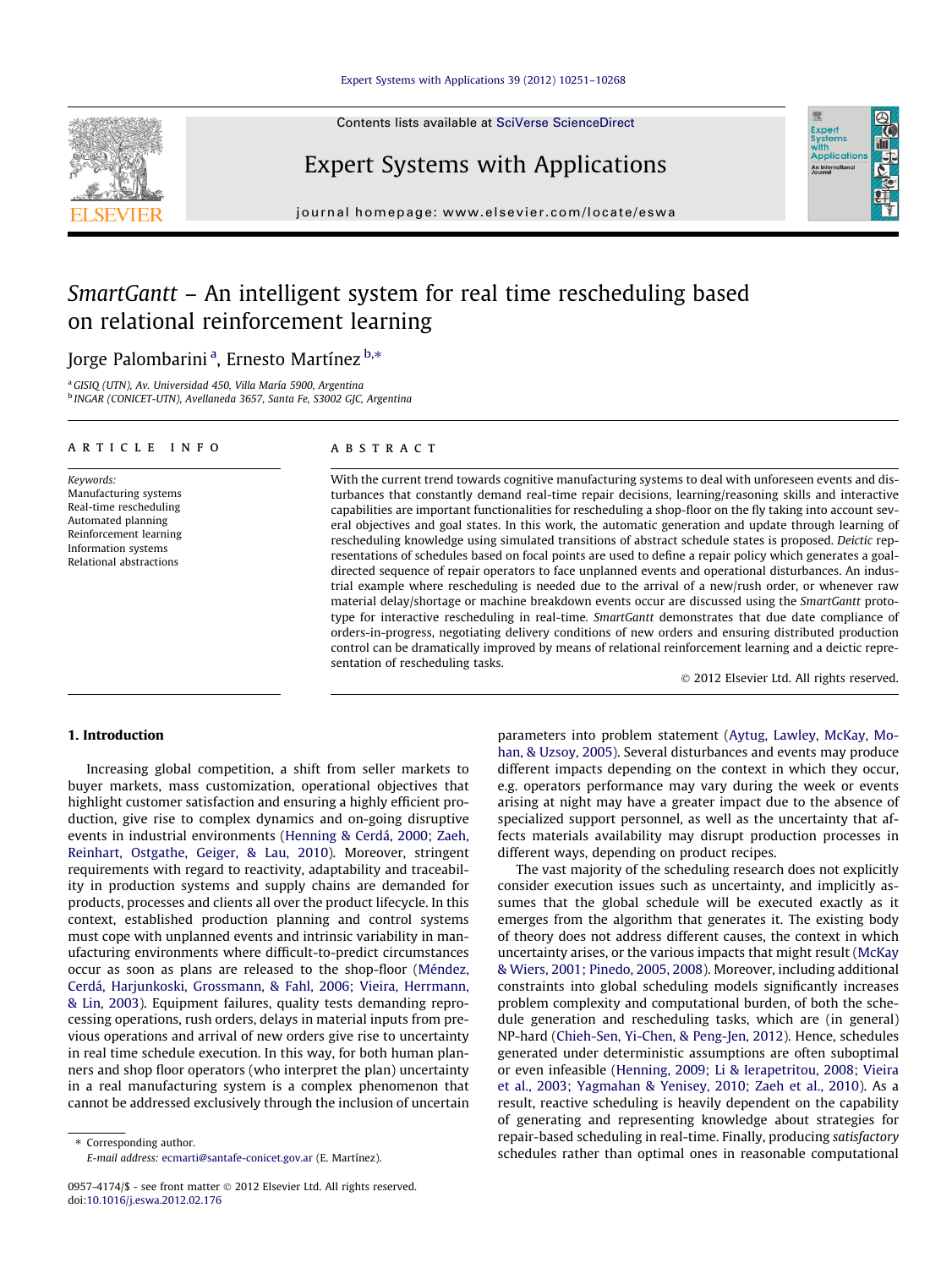time, in an integrated manner with enterprise resource planning and manufacturing execution systems is mandatory for responsiveness [\(Herroelen & Leus, 2004; Trentesaux, 2009; Vieira et al.,](#page--1-0) [2003\)](#page--1-0).

Reactive scheduling literature mainly aims to exploit peculiarities of the specific problem structure ([Adhitya, Srinivasan, &](#page--1-0) [Karimi, 2007; Miyashita, 2000; Miyashita & Sycara, 1995; Zhang](#page--1-0) [& Dietterich, 1995; Zhu, Bard, & Yu, 2005; Zweben, Davis, Doun,](#page--1-0) [& Deale, 1993\)](#page--1-0). More recently, [Li and Ierapetritou \(2008\)](#page--1-0) have incorporated uncertainty in the form of a multi-parametric programming approach for generating rescheduling knowledge for specific events. However, the tricky issue is that resorting to a feature-based representation of schedule state is very inefficient, and generalization to unseen schedule states is highly unreliable ([Morales, 2004\)](#page--1-0). Therefore, any learning performed and acquired knowledge are difficult to transfer to unseen scheduling domains, being the user-system interactivity severely affected due to the need of compiling the repair-based strategy for each disruptive event separately. Most of the existing works on rescheduling prioritize schedule efficiency using a mathematical programming approach, in which the repairing logic is not clear to the end-user. In contrast, humans can succeed in rescheduling thousands of tasks and resources by increasingly learning in an interactive way a repair strategy using a natural abstraction of a schedule: a number of objects (tasks and resources) with attributes and relations (precedence, synchronization, etc.) among them. Such conditions, as well as the requirements agility and productivity, together with poor predictability of a shop-floor dynamics, an increasing number of products, reconfigurable manufacturing lines and fluctuations in market conditions demand from production planning and control systems to incorporate higher levels of intelligence.

Today's standard, rigid and hierarchical control architectures in industrial environments have been unable to face with the above challenges, so it is essential to pursue a paradigm shift from offline planning systems to on-line and closed-loop control systems ([Zaeh & Ostgathe, 2009\)](#page--1-0), which take advantage of the ability to act interactively with the user, allowing him to express his preferences in certain points of the decision making process to counteract the effects of unforeseen events, and set different schedule repair goals that prioritize various objectives as such stability, efficiency, or a mix between the two, having into account particular objectives related to customer satisfaction and process efficiency. A promising approach to sustainable improvements in flexibility and adaptability of production systems is the integration of artificial cognitive capabilities, involving perception, reasoning /learning and planning skills ([Zaeh et al., 2010](#page--1-0)). Such ability enables the scheduling system to assess its operation range in an autonomic way, and acquire experience through intensive simulation while performing repair tasks. By integrating learning and planning, the system builds models about the production process, resource and operator capabilities, as well as context information, and at the same time discovers structural patterns and relations using general domain knowledge. Therefore, a scheduling system integrates continuous real-time information from shop-floor sensors/actuators with models that are permanently updated to adapt to a changing environment, and to optimize action selection. At the representation level, it is mandatory to scale up towards a richer language that allows the incorporation of the capabilities mentioned above ([Morales, 2003; Van Otterlo, 2009](#page--1-0)); in that sense, first-order relational representation it's a natural choice because it enables the exploitation of the existence of domain objects and relations (or, properties) over these objects, and make room for quantification over objectives (goals), action effects and properties of schedule states [\(Blockeel, De Raedt, Jacobs, & Demoen, 1999;](#page--1-0) Džeroski, De Raedt, & Driessens, 2001).

In this work, a novel real-time rescheduling prototype application called SmartGantt, which resorts to a relational (deictic) representation of (abstract) schedule states and repair operators with RRL is presented. To learn a near-optimal policy for rescheduling using simulations ([Croonenborghs, 2009\)](#page--1-0), an interactive repairbased strategy bearing in mind different goals and scenarios is proposed. To this aim, domain-specific knowledge for reactive scheduling is developed using two general-purpose algorithms already available: TILDE and TG (De Raedt, 2008; Džeroski et al., 2001).

#### 2. Repair-based (re)scheduling in SmartGantt

Fig. 1 depicts the repair-based architecture implemented by SmartGantt, embedded in a more general setting including an Enterprise Resource Planning System (ERP) and a Manufacturing Execution System with communication and control infrastructures, which integrates artificial cognitive capabilities in resources and processes to include by design flexibility and adaptability in production systems [\(Trentesaux, 2009\)](#page--1-0). In this approach, search control knowledge about optimal selection of repair operators is generated through reinforcements using a schedule state simulator. In the simulation environment, an instance of the schedule is interactively modified by the learning system which executes control actions using a sequence of repair operators until a repair goal is achieved. In each learning episode, SmartGantt receives information from the current schedule situation or state s and then selects a repair operator which is applied to the current schedule, resulting in a new one.

The evaluation of the resulting quality of a schedule after a repair operator has been applied is performed by SmartGantt using the simulation environment via an objective or reward function  $r(s)$ . The learning system then updates its action-value function  $Q(s, a)$  that estimates the value or utility of resorting to the chosen repair operator  $a$  in a given schedule state  $s$ . Such an update is made using a reinforcement learning algorithm [\(Sutton & Barto,](#page--1-0) [1998\)](#page--1-0) such as the well-known Q-learning rule, which is showed in [Fig. 2.](#page--1-0) By accumulating enough experiences over many simulated transitions, SmartGantt is able to learn an optimal policy for choosing the best repair operator at each schedule state.

The main benefit of applying reinforcement learning techniques such as Q-learning to search control knowledge for improving quality and efficiency of real-time rescheduling is that there is no extra burden on the availability of domain experts, allows online adaptation to a dynamic environment and make room for abstractions that are necessary to deal with large state spaces, e.g. supply chains. For repairing a schedule, SmartGantt is given a repair-based goal function:



Fig. 1. Repair-based architecture implemented by SmartGantt.